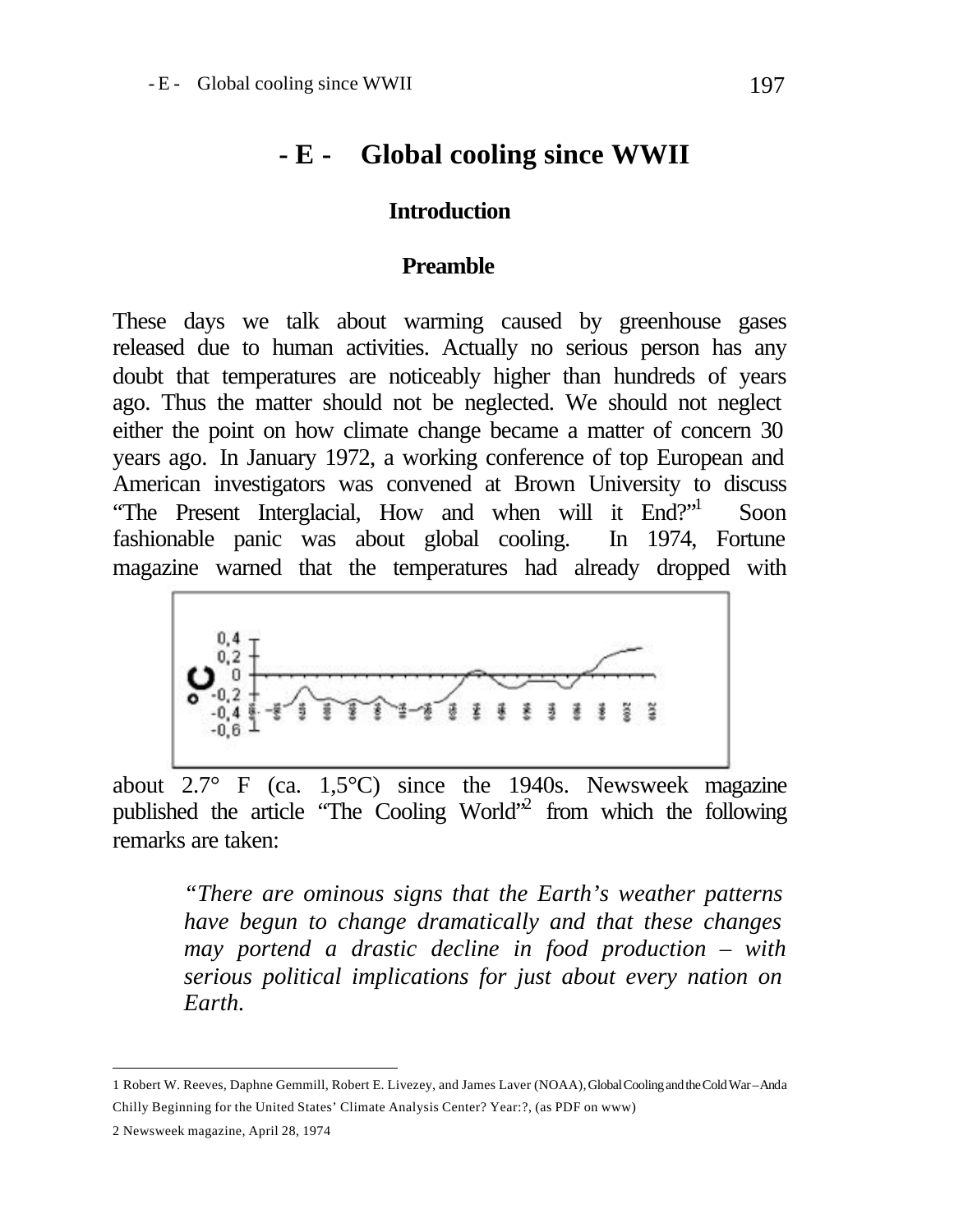*A survey completed last year by Dr. Murray Mitchell of the National Oceanic and Atmospheric Administration reveals a drop of half a degree in average ground temperatures in the Northern Hemisphere, between 1945 and 1968. Just what causes the onset of major and minor ice ages remains a mystery.* 

*Climatologists are pessimistic that political leaders will take any positive action to compensate for the climatic change, or even to allay its effects. The longer the planners delay, the more difficult will they find it to cope with climatic change once the results become grim reality."*

Recent scientific conclusions still remain unclear? Many articles caused panic at that time. The New York  $Times<sup>3</sup>$  reported that science saw many signs that Earth may be heading for another ice age, while Science magazine<sup>4</sup> published findings that Northern Hemisphere might face extensive glaciations, and regarded a return of Ice Age as very possible. TIME magazine claimed $\overline{5}$  that climatological cassandras are becoming increasingly scared about their cooling trend findings, which may be the signal of another ice age.

It is interesting that neither then nor since the 1970s, global cooling that started in 1940 was ever linked to naval warfare during World War II. It is even more interesting that neither IPCC nor other groups pressing the global warming issue ever showed interest in analysing the fact of pronounced global cooling during the last century in the first place.

### **Global cooling during last century**

Having gone through three chilling war winters in Europe (1939- 1942), world community was ready to go into an even much bigger

l 3 The New York Times, August 14, 1975

<sup>4</sup> Science magazine, March 1, 1975,; and December 10, 1976.

<sup>5</sup> Time magazine, June 24, 1974 "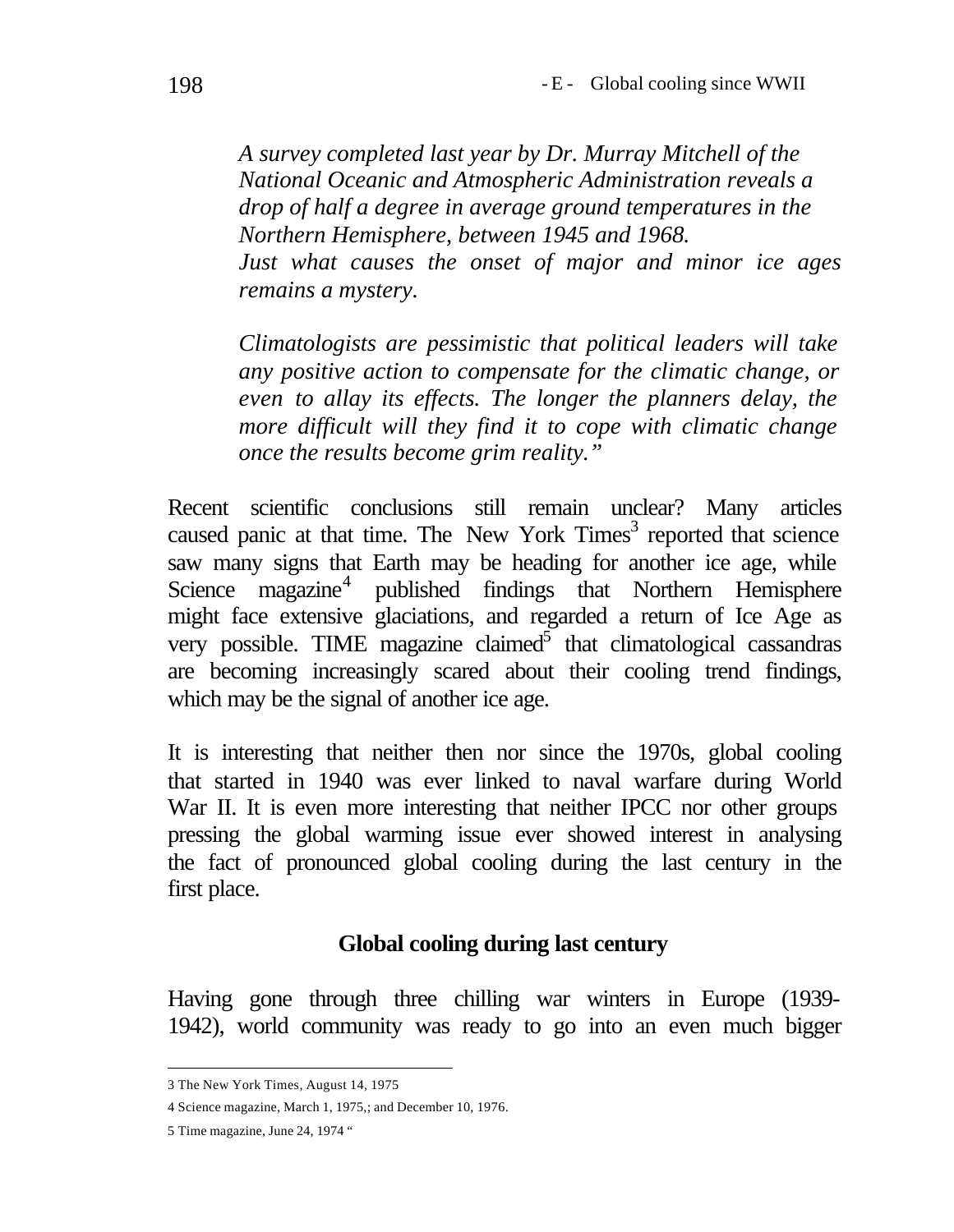climate change experiment. With Japan's ambush at Pearl Harbor by dozen of ships and hundreds of bomber air planes, on the  $7<sup>th</sup>$  of December 1941, a new chapter of anthropogenic climate change started and lasted about four to five years until most of the sea mine fields had been eliminated in 1946/47. Mission was soon accomplished. Climate shifted very pronouncedly into a colder status, for four decades.





*Although the naval war in the North Pacific took place only in the western part East of Hawaii, the sea current system 'distributed' the war impact throughout the Pacific Ocean north of the equator. B/W p. 208*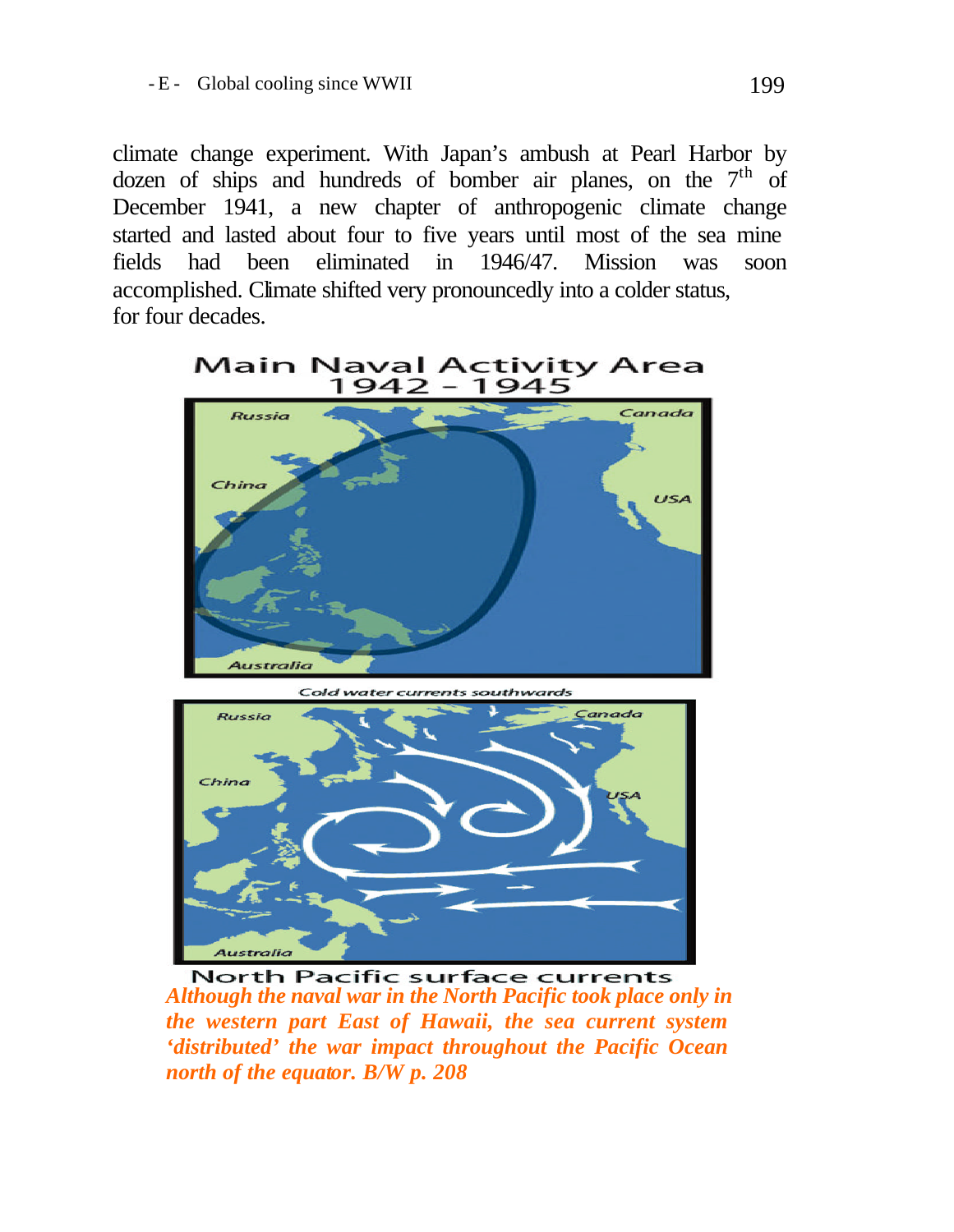By conducting a naval war at a global scale and by turning and churning huge sea areas of Atlantic, Pacific and Indian Ocean, the inevitable happened. Oceans and seas turned a strong warming period since World War I in a modest but nevertheless

very significant colder period that lasted for almost half a century.



# *Only a extreme thin sea surface layer has temperatures above 10ºC , see graph on Central North Pacific from the Continental Shelf of the Aleutian to the Equator. An average global ocean temperature is ca. 5 ºCelsius; B/W p. 201, 207*

Mankind had changed climate after World War I a second time<sup>6</sup>. Actually the experiment had started precisely on the  $1<sup>st</sup>$  of September 1939. Hitler's war machinery put so much stress on Northern Europe' seas and environment that within four months the area was catapulted back in the Little Ice Age, and experienced the coldest winter for over 100 years. North and Baltic Sea were deprived of their usual winter capacity during three war winters in a row, from 1939–1942. Consequences have been described in detail in previous chapters. However, during the third arctic war winter (1941/42) in Europe, naval war was turned into a global matter.

Any correct answer to the question 'what turned climate in a several decades long cooling phase' would have huge political consequences. Carbon dioxide, which IPCC regards as the major contributor for 'global warming', can definitely be excluded as initiator and

l 6 Climate shift due to naval war during WWI is discussed in previous chapter.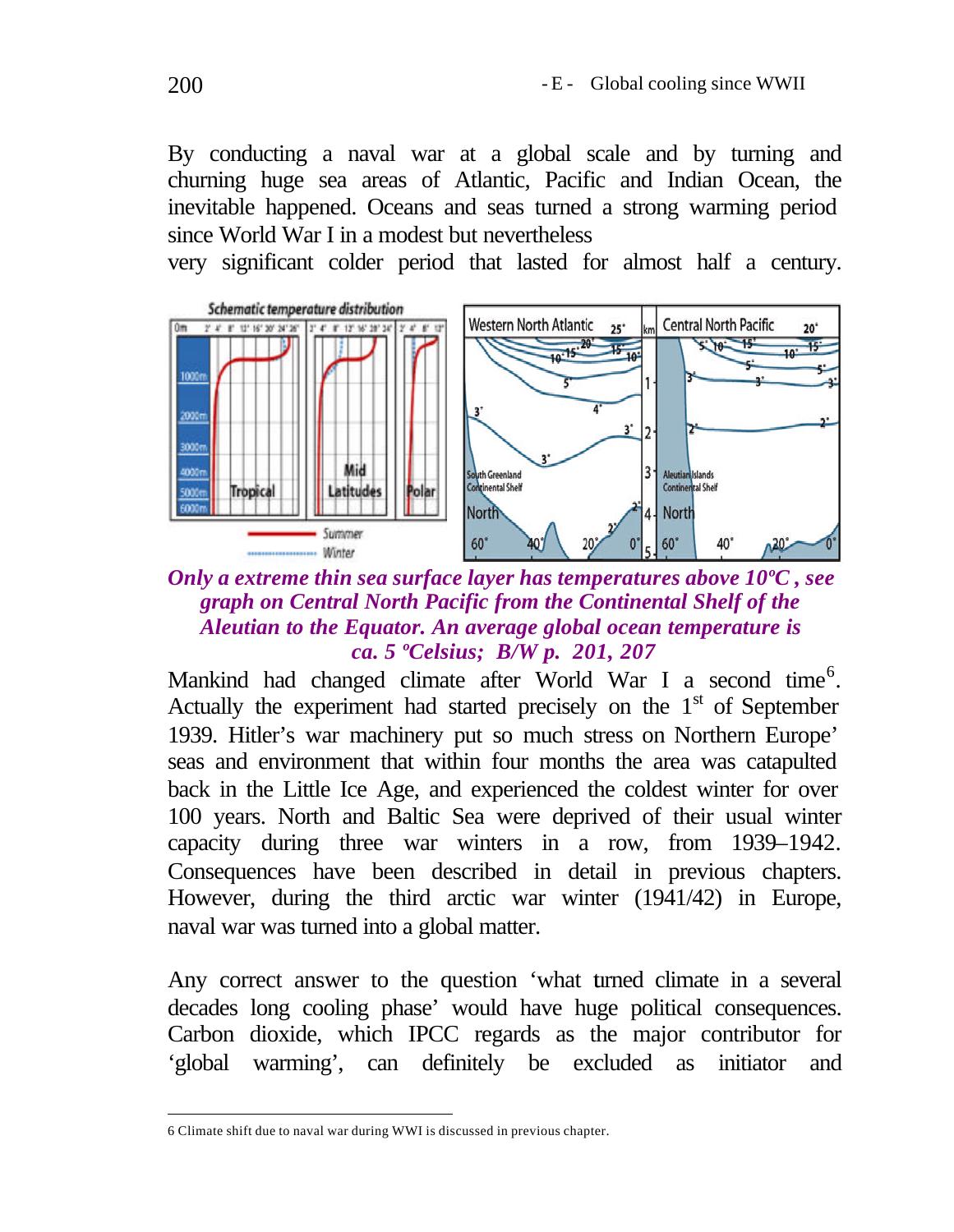sustainers of global cooling from about 1940 until 1980. Who did it then? No one ever observed that, at the end of the third decade (1930s) or at the beginning of the fourth decade, nature did nothing exceptional, for example, earthquake, tsunami, meteorite, exceptional sunspots, etc. Actually, there was nothing of such kind; nature



resumed its normal course. Industrial plants and combustion machines released abundantly smoke, soot, sulphate, carbon dioxide and other greenhouse gases into the atmosphere, but instead of getting warmer, the world cooled down. It can be concluded with

high confidence that none of the mentioned climatically 'external' forces caused the shift toward colling.

If external matters did not determine the cooling, only internal matters could have done it. If one defines climate as the continuation of the oceans by other means (vapour instead of water), oceans and seas are definitely the only source that could and have made climate changing into a cooling down period of four decades. Once questions are settled in, only two options remain to discuss:

- Oceans and seas run their "business" according to their physical conditions, without being seriously affected or influenced by external or global physical events, or by any impact of a several years long naval war.
- Naval war changed the structure and composition of seas and oceans in a way that made global climate cool down for several decades.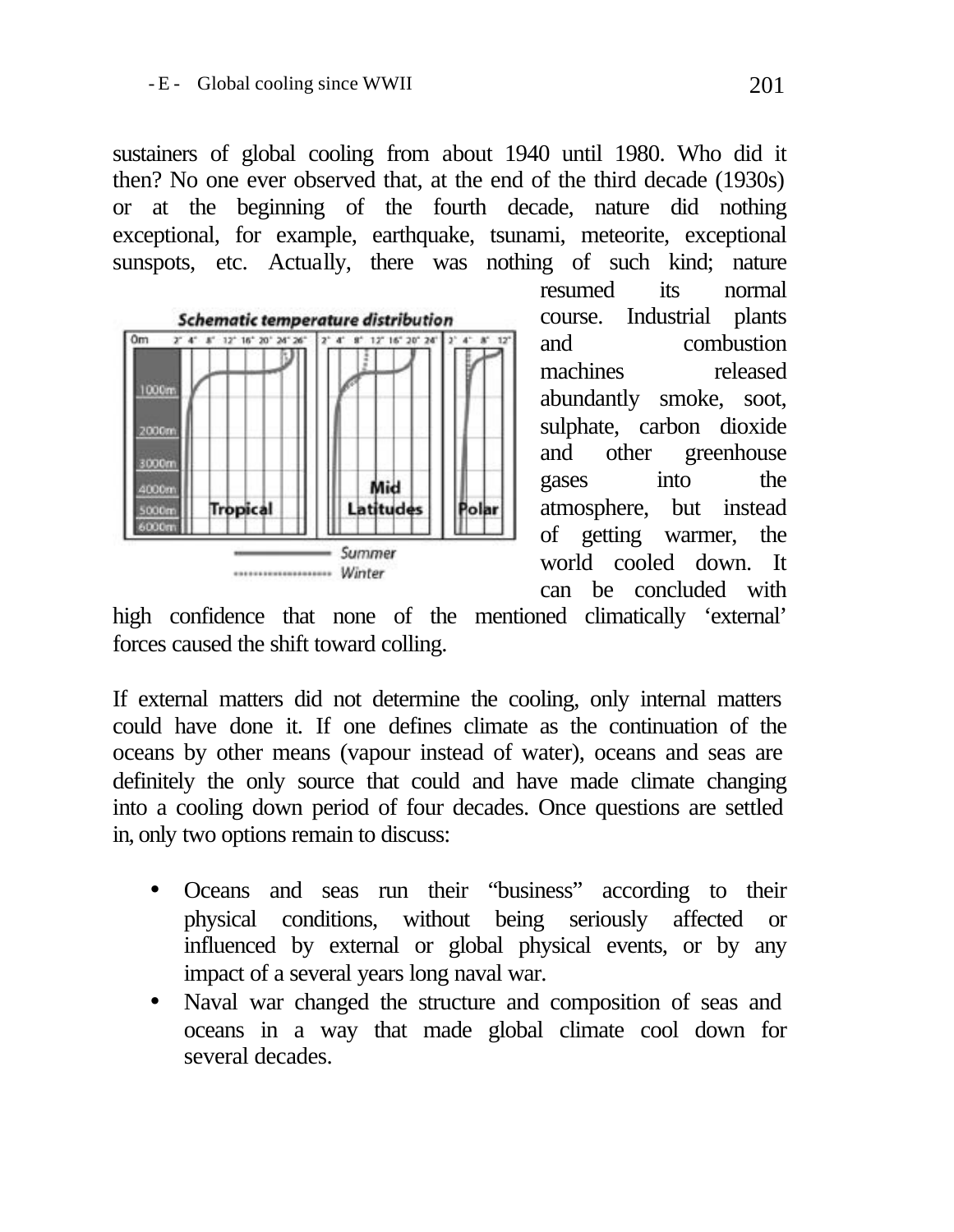This investigation offers as most likely causation for the significant down turn of temperatures from 1940 until 1980 the war at sea aspect. There are good reasons to point at naval warfare. Previous sections established convincingly that naval warfare in North Sea, Baltic Sea and Eastern North Atlantic generated three extreme war winters in North Europe, establishing evidently a direct connection between war and weather modification. If regional naval warfare can change regional climate, global naval warfare can change global climate. However, demonstrating the latter case is not as easy as it was possible in the former case.

What makes our discussions on global climate changes due to naval warfare even more difficult is the fact that isolating global matters to only the winter season is not an option. The physical features of ocean space and regional seas in question are too different. The same happens in the case of a geographical location, volume of water masses, and any seasonal distinction. What actually did happen to ocean space according time, location, and amount of explosives and naval ship movements is known too few people. How did it change the structure of the sea surface and affected the water body? But no aspect is so dominating as to offer an answer to the question: What forced the oceans to cool down the climate for almost half a century, just 65 years ago?

# **Approach of section**

To establish a link between naval war during WWII and global climate change, the destructive forces unlashed between 1939 and 1945 will be presented in a concise manner. The aim is to demonstrate that, due to the complete lack of any natural event during the relevant time period, only war at sea remains a plausible explanation because it was a sufficient force to play in the league of major natural phenomena. A subsequent section will summarize some principle physical and geographical features of war areas in the Atlantic and Pacific for the better understanding of the highly presumable relation between ocean reactions and naval activities, with the aim of showing that there is no better answer than this one yet. After all, climate